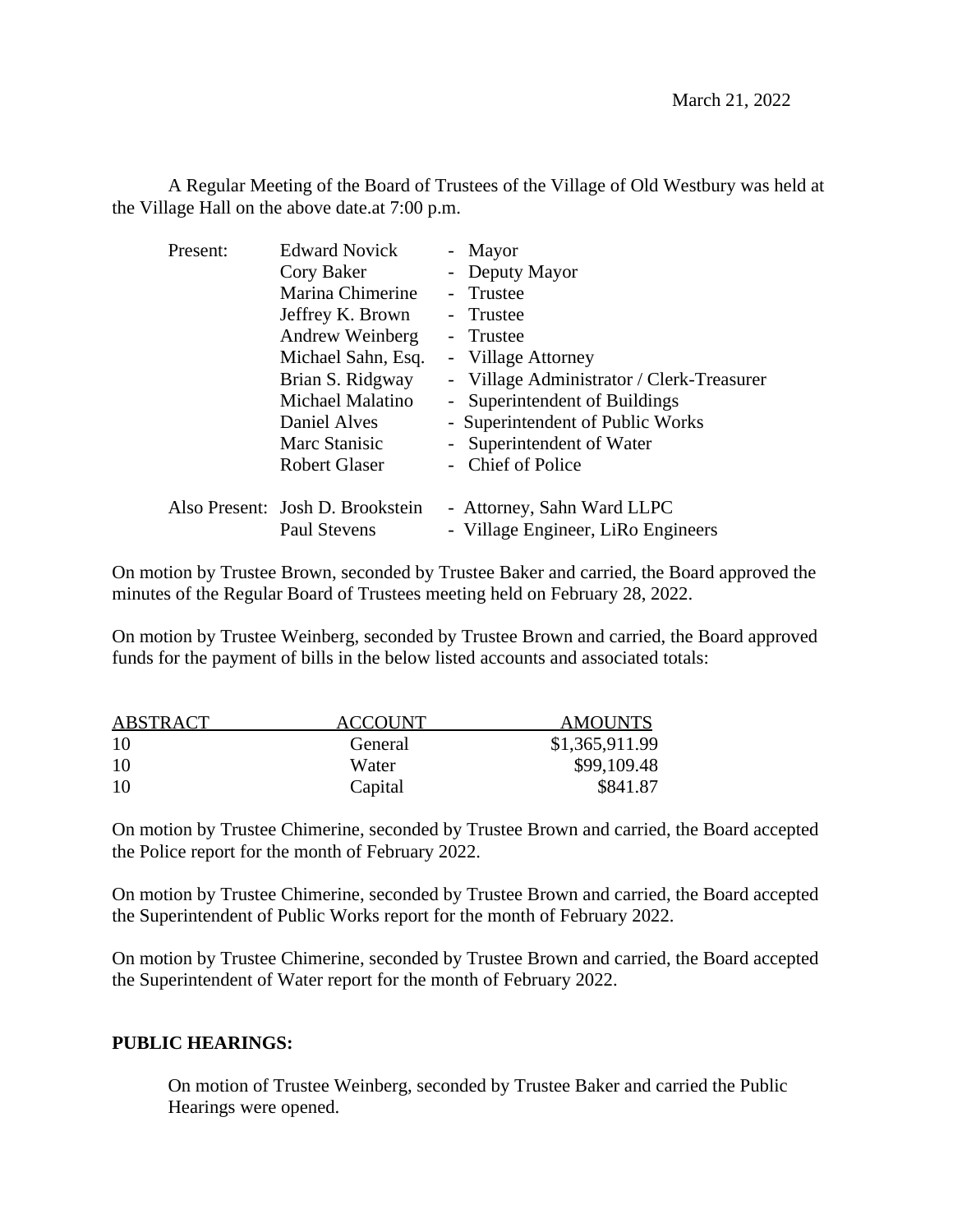- 1. Application of Long Island University to renew it Special Use Permit to operate a parking lot on its C.W. Post Campus. Village Attorney Michael Sahn reported that the University's new General Counsel Elizabeth Cheung-Gaffney was currently out of town and will arrange to have her staff schedule a meeting with Michael Malatino to review the proposed application and report to the Board in April. On motion of Trustee Weinberg, seconded by Trustee Brown and carried, the Board will continue the application.
- 2. Application of the Glen Oaks Club located at 175 Post Road to: 1) Construct a 5,774 square foot one story golf instruction facility with indoor hitting bays, locker rooms, lobby with a bar area, and a tennis pro shop; 2) relocate the existing tennis courts and reconfigure the existing outdoor driving range and parking lot; and 3) extend the existing portico at the main entry area. Village Attorney Michael Sahn reported that the Village is awaiting "Lead Agency" status for the proposed project and therefore the application should be continued – in addition the application is before both the Village's Planning and Zoning Boards. On motion of Trustee Weinberg, seconded by Trustee Bake and carried, the Board will continue the application.
- 3. Application of Hick Nursery 100 Jericho Turnpike request for a fill permit to excavate approximately 2,500 cubic yards of soil and import recycled concreter aggregate to backfill an existing roadway. Village Attorney Michael Sahn reported that the proposed project is being reviewed further by Village Engineer Paul Stevens and therefore suggested that the application be continued to the April 18th meeting. On motion of Trustee Baker, seconded by Trustee Weinberg and carried, the Board will continue the application.
- 4. Consideration of a Local Law to override the tax levy limit established in General Municipal Law 3-C. On motion of Trustee Weinberg, seconded by Trustee Chimerine and carried unanimously, the Board closed the Public Hearing and adopted the proposed Local Law.
- 5. 2022/2023 Tentative General and Water Budget overview. On motion of Trustee Weinberg, seconded by Trustee Chimerine and carried unanimously, the Board will continue the Budget Hearing to the April 18th meeting.

## **NEW BUSINESS:**

- 1. On motion by Trustee Weinberg, seconded by Trustee Chimerine and carried unanimously, the Board authorized *D&B Engineers* to provide a Water Conservation Report as required by the New York State Department of Environmental Conservation at a cost of \$1,200.00.
- 2. On motion by Trustee Weinberg, seconded by Trustee Baker and carried unanimously, the Board authorized authorization to ratify approval of insurance Premiums for the Village of Old Westbury for the total amount of \$280,000.00 with *National Insurance Brokerage of New York*, Inc. for the period March 5, 2022, to March 4, 2023.